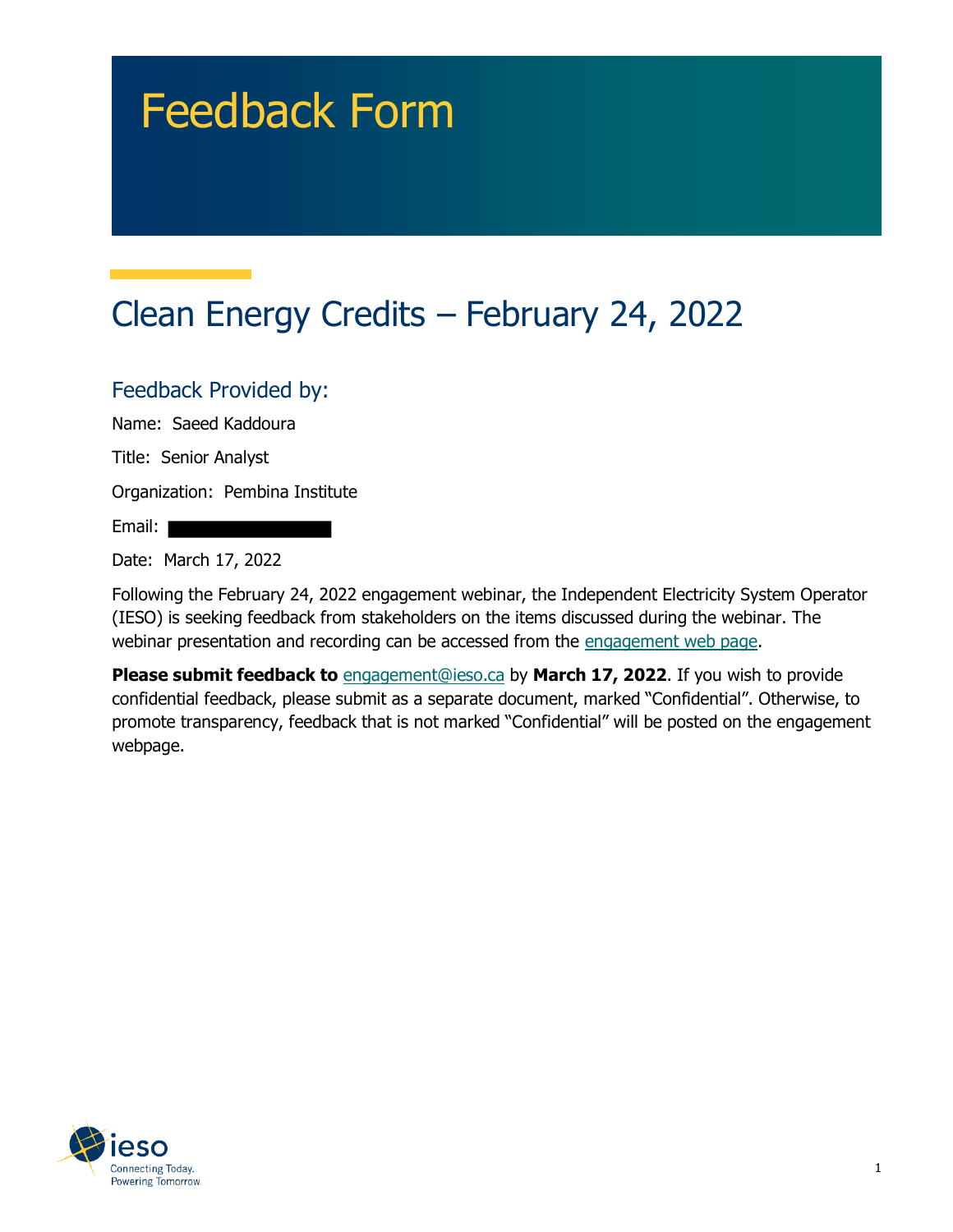## Opportunities & Challenges

| <b>Topic</b>                                                                                                                               | <b>Feedback</b>                                                                                                                                                                                                                                                                                                                                                                                                                                                                                                                                                                                                                                                                                                                                                                                                                                                                                                                                                                                                                                                                                                                                                                                                                                                                                                                                                                                                                                                                                                                                                                                                                                                                                                                                                                                                                                                                                                                                                                                                                                                                                                                                                       |
|--------------------------------------------------------------------------------------------------------------------------------------------|-----------------------------------------------------------------------------------------------------------------------------------------------------------------------------------------------------------------------------------------------------------------------------------------------------------------------------------------------------------------------------------------------------------------------------------------------------------------------------------------------------------------------------------------------------------------------------------------------------------------------------------------------------------------------------------------------------------------------------------------------------------------------------------------------------------------------------------------------------------------------------------------------------------------------------------------------------------------------------------------------------------------------------------------------------------------------------------------------------------------------------------------------------------------------------------------------------------------------------------------------------------------------------------------------------------------------------------------------------------------------------------------------------------------------------------------------------------------------------------------------------------------------------------------------------------------------------------------------------------------------------------------------------------------------------------------------------------------------------------------------------------------------------------------------------------------------------------------------------------------------------------------------------------------------------------------------------------------------------------------------------------------------------------------------------------------------------------------------------------------------------------------------------------------------|
| What are the key<br>opportunities and<br>challenges the IESO<br>should be aware of in<br>developing a<br>voluntary clean<br>energy market? | Corporate and industrial procurement (C&I procurement, or<br>$\bullet$<br>corporate procurement) of clean electricity has been a key driver<br>renewable energy development in North America. To date there<br>have been 47GW of renewable energy deals contracted in the U.S.<br>since $200811$ and 1.7GW in Canada since 2019. <sup>2</sup><br>There are 18 years of combined experience in Canada and the U.S.<br>$\bullet$<br>that Ontario can look at to evaluate buyer preferences for<br>corporate procurement. Furthermore, the fundamental principles<br>that enable corporate procurement are already established.<br>Successfully designing a voluntary clean energy market in Ontario<br>can be ensured by adopting the same fundamentals that have<br>made corporate procurement a success in other jurisdictions and<br>by aligning market design with evident corporate preferences.<br>Some of the established fundamentals that must be considered in<br>Ontario are:<br>Achieving additionality<br>$\circ$<br>Avoiding double counting<br>$\circ$<br>Standardized certification<br>$\circ$<br>Supportive regulatory environment<br>We anticipate that the main challenge to corporate procurement in<br>$\bullet$<br>Ontario will be the inability for corporate buyers to displace the<br>global adjustment charge. The wholesale electricity price upon<br>which financial PPAs are settled, called the Hourly Ontario<br>Electricity Price (HOEP), only makes up a small portion of the total<br>commodity cost of electricity in the province, and global<br>adjustment charges make up the larger portion. In 2019 on<br>average, HOEP made up only 15% of electricity costs with the<br>global adjustment accounting for the remaining 85%. <sup>3</sup> Even in the<br>presence of a perfectly designed CEC Registry that nominally<br>enables a market for environmental attributes, if companies cannot<br>contract clean electricity deals and compare those prices against a<br>real value for the electrons being procured, they will continue to<br>default to meeting their ESG needs in more competitive markets<br>such as Alberta. |

<sup>&</sup>lt;sup>1</sup> Clean Energy Buyers Association, "CEBA Deal Tracker." https://cebuyers.org/deal-tracker/<br><sup>2</sup> Business Renewables Centre Canada, "Corporate Renewable Energy Deals in Canada (Q4 2021)." https://businessrenewables.ca/deal tracker

<sup>&</sup>lt;sup>3</sup> Independent Electricity System Operator, "Global Adjustment (GA)." https://www.ieso.ca/en/Power-Data/Price-Overview/Global-Adjustment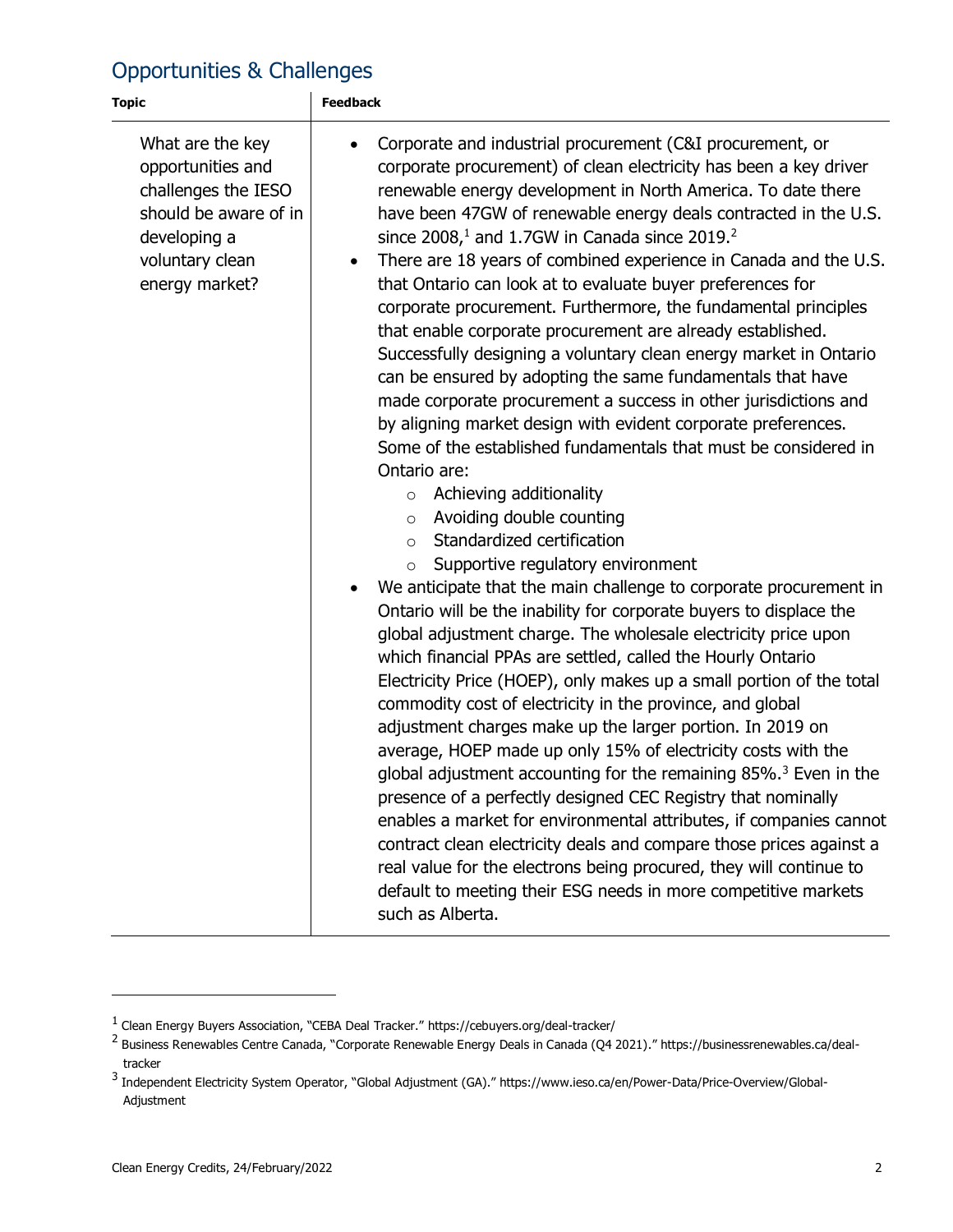#### Design considerations

<span id="page-2-0"></span>

| <b>Topic</b>                                                                                             | <b>Feedback</b>                                                                                                                                                                                                                                                                                                                                                                                                                                                                                                                                                                                                                                                                                                                                                                                                                                                                                                                                                                                                                                                                                                              |
|----------------------------------------------------------------------------------------------------------|------------------------------------------------------------------------------------------------------------------------------------------------------------------------------------------------------------------------------------------------------------------------------------------------------------------------------------------------------------------------------------------------------------------------------------------------------------------------------------------------------------------------------------------------------------------------------------------------------------------------------------------------------------------------------------------------------------------------------------------------------------------------------------------------------------------------------------------------------------------------------------------------------------------------------------------------------------------------------------------------------------------------------------------------------------------------------------------------------------------------------|
| Which design<br>considerations outlined in<br>this presentation are most<br>important to you and<br>why? | Achieving additionality<br>Additionality is a criterion that companies use to make sure<br>$\circ$<br>that their investments are impactful and bring new clean<br>electricity onto the grid. Technology giants Google,<br>Microsoft, and Apple cited additionality as one of the key<br>criteria when selecting which clean power projects to invest<br>in. <sup>4, 5, 6</sup><br>Furthermore, additionality is paramount to meeting the<br>$\circ$<br>Ontario Government's main objective of attracting jobs and<br>investments to the province. Investments and job creation<br>come from the financing, design, construction, and<br>operation of new projects, not from the continued operation<br>of existing projects which are already financed and built.<br>Lacking additionality, economic activity and job growth<br>surrounding the CEC Registry will primarily come from<br>market administration.<br>By trying to market CECs from existing projects the<br>$\circ$<br>currently suggested CEC registry design jeopardizes<br>additionality and undermines the potential growth of a C&I<br>market in Ontario. |
|                                                                                                          | Bundled vs unbundled sale options<br>Corporate buyers find unbundled environmental attributes<br>$\circ$<br>(EAs, such as RECs or CECs) less preferable to bundled<br>products because bundled products incentivize electricity<br>suppliers to increase the share of clean electricity<br>generation. 4,7 Furthermore, there are already established<br>brokers in Ontario, such as Bullfrog Power, <sup>8</sup> that are<br>meeting the need for unbundled EAs without the need to<br>design a new market.<br>In the current regulatory environment in Ontario, the only<br>$\circ$<br>type of Power Purchase Agreement (PPA) that would allow                                                                                                                                                                                                                                                                                                                                                                                                                                                                             |

<sup>&</sup>lt;sup>4</sup> Google, *Achieving Our 100% Renewable Energy Purchasing Goal and Going Beyond* (2016), 6. f

<sup>5</sup> Microsoft, Microsoft Carbon Removal – Lessons from an early corporate purchase (2021), 22.

<sup>&</sup>lt;sup>6</sup> Apple, *Supplier Clean Energy – Program Update* (2017), 2.

<sup>&</sup>lt;sup>7</sup> IBM, "Renewable Electricity Consumption." https://www.ibm.com/ibm/environment/climate/renewable\_energy.shtml

<sup>&</sup>lt;sup>8</sup> Bullfrog Power, "Green electricity." https://bullfrogpower.com/sustainability-solutions/green-energy/green-electricity/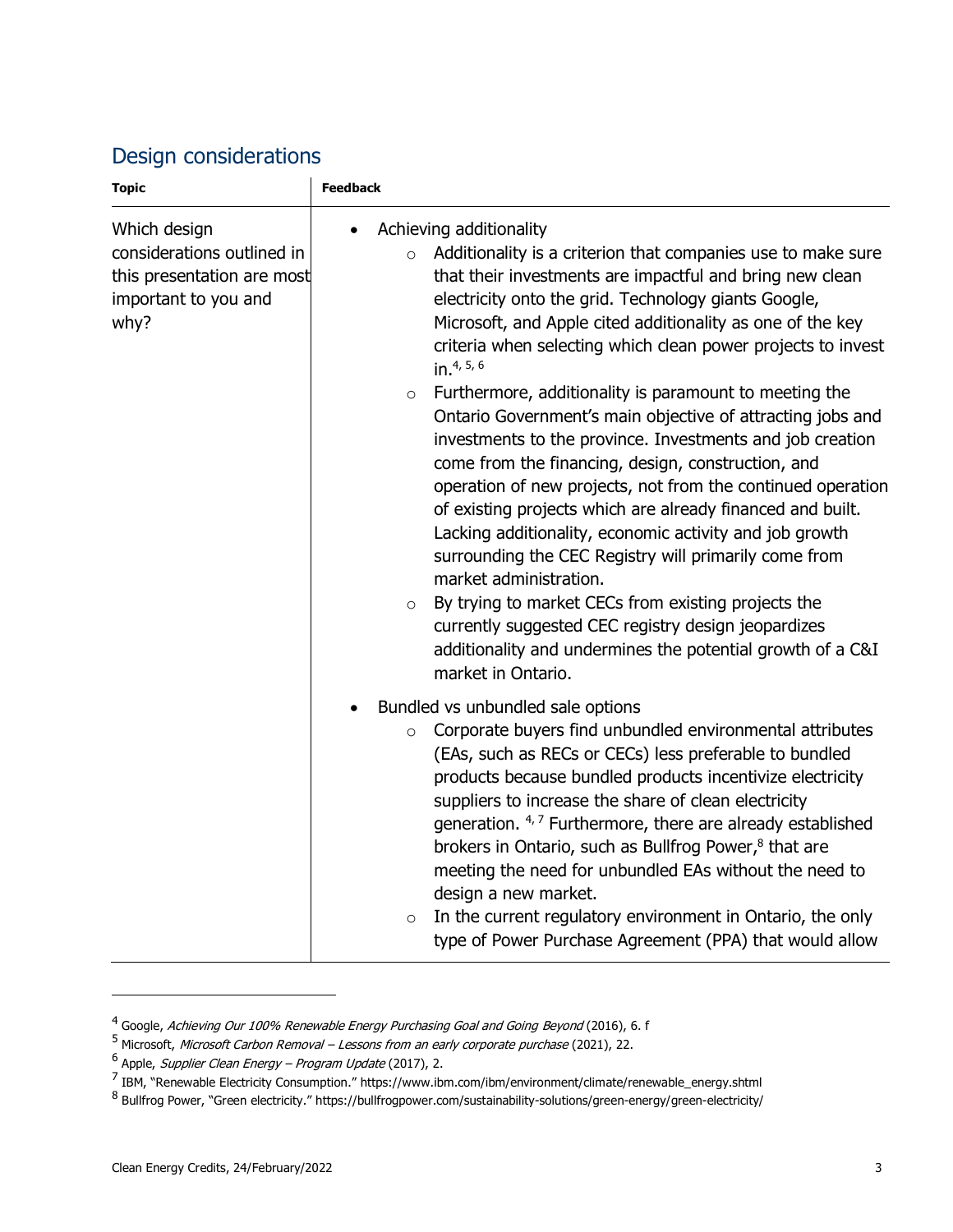|                                               | competitive corporate procurement of this kind would be<br>physical behind-the-meter PPAs. Financial PPAs are<br>currently limited due to out-of-market costs recovered from<br>electricity consumers through the global adjustment and<br>the regulatory market environment that hinders direct<br>bilateral deals.                                                                                                                                                                                                                                                                                                                                                                                                                                                                                                                                                                                                                                                                                                                                                                                                                                                                                                                                                                                                                                                                                                                                                                                                                                                          |
|-----------------------------------------------|-------------------------------------------------------------------------------------------------------------------------------------------------------------------------------------------------------------------------------------------------------------------------------------------------------------------------------------------------------------------------------------------------------------------------------------------------------------------------------------------------------------------------------------------------------------------------------------------------------------------------------------------------------------------------------------------------------------------------------------------------------------------------------------------------------------------------------------------------------------------------------------------------------------------------------------------------------------------------------------------------------------------------------------------------------------------------------------------------------------------------------------------------------------------------------------------------------------------------------------------------------------------------------------------------------------------------------------------------------------------------------------------------------------------------------------------------------------------------------------------------------------------------------------------------------------------------------|
| $\circ$<br>$\circ$<br>$\circ$<br>$\circ$<br>O | Third-party certification<br>The IESO presentation states that voluntary CECs could be<br>certified by independent third-party standards such as<br>ECOLOGO and Green-e. It is important to note that any EAs<br>certified by these certification programs need to adhere to<br>the certification guidelines that dictate specific generation<br>technologies.<br>UL's ECOLOGO is the preferred certification for Canadian<br>businesses. Certification is achieved following specific<br>guidelines, and for CECs to achieve ECOLOGO certification<br>in Ontario's tracking system they need to meet the<br>requirements set out in the standard: UL 2854 Standard for<br>Sustainability for Renewable Low-Impact Electricity<br>Products. <sup>9</sup><br>Similarly, the Centre for Resource Solutions' Green-e<br>program, the preferred voluntary certification program in<br>the U.S., dictates specific eligible renewable energy<br>products for certification in the Green-e Framework for<br>Renewable Energy Certification. <sup>10</sup><br>While purchasing certified products is not mandatory in a<br>voluntary market, companies have shown a definitive<br>preference for purchasing ECOLOGO or Green-e certified<br>products because it ensures the efficacy of the EA. If CECs<br>are to compete with certified RECs from other markets,<br>then they must somehow demonstrate to the buyers the<br>same degree of efficacy.<br>If CECs are to be certified by a market administrator, then<br>IESO should consider who will be responsible for the cost of |
|                                               | administration.                                                                                                                                                                                                                                                                                                                                                                                                                                                                                                                                                                                                                                                                                                                                                                                                                                                                                                                                                                                                                                                                                                                                                                                                                                                                                                                                                                                                                                                                                                                                                               |

<sup>&</sup>lt;sup>9</sup> UL, *Standard for Sustainability for Renewable Low-Impact Electricity Products* (2018).

<sup>&</sup>lt;sup>10</sup> Centre for Resource Solutions, *Green-e Framework for Renewable Energy Certification* (2017).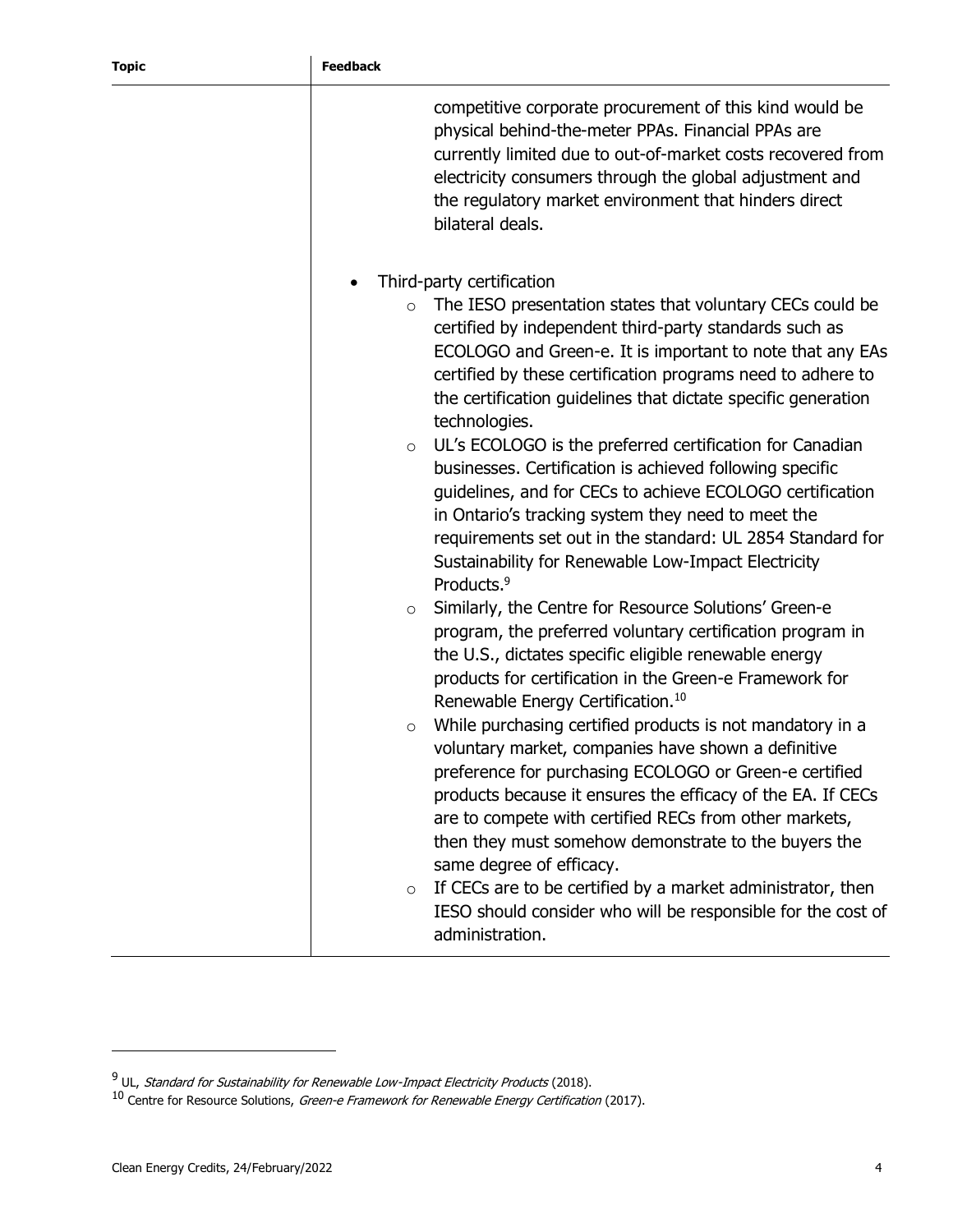| <b>Topic</b>                                                    | <b>Feedback</b>                                                                                                                                                                                                                                                                                                                                                                                                                                                                                                                                                                                                                                                                                                                                                                                                                                                                                                                                                                                                                                                                                                                                                                                                                                                                                                                                                                                                                                                                                                                                                                           |
|-----------------------------------------------------------------|-------------------------------------------------------------------------------------------------------------------------------------------------------------------------------------------------------------------------------------------------------------------------------------------------------------------------------------------------------------------------------------------------------------------------------------------------------------------------------------------------------------------------------------------------------------------------------------------------------------------------------------------------------------------------------------------------------------------------------------------------------------------------------------------------------------------------------------------------------------------------------------------------------------------------------------------------------------------------------------------------------------------------------------------------------------------------------------------------------------------------------------------------------------------------------------------------------------------------------------------------------------------------------------------------------------------------------------------------------------------------------------------------------------------------------------------------------------------------------------------------------------------------------------------------------------------------------------------|
| What other design<br>considerations should<br>IESO be aware of? | Avoiding double counting<br>When an entity uses 1MWh of clean electricity, they retire 1<br>$\circ$<br>CEC. Double counting occurs when two entities make claims<br>to take credit for the same emissions reduction.<br>This means that CECs cannot be counted towards voluntary<br>$\Omega$<br>corporate compliance while still being attributed to a share<br>or percentage of decarbonization of the electricity grid.<br>Slide 18 in the presentation mentions that monetizing CECs and<br>flowing the proceeds to ratepayers is a consideration for the CEC<br>Registry. If the CECs are monetized then IESO loses the ability to<br>claim credit for the decarbonization, effectively reducing the<br>amount of clean electricity that could be attributed to Ontario's grid<br>(currently at 96%). The right to claim the emissions reductions<br>would flow to the new owner of the CEC.<br>Furthermore, if a Clean Electricity Standard <sup>11</sup> is instituted to<br>achieve 100% clean electricity by 2035 (similar to Renewable<br>Portfolio Standards in the U.S.), then credits from projects for<br>voluntary claims cannot also count towards the clean electricity<br>standard. As part of the Government of Alberta's target to produce<br>30% of electricity from renewable sources by 2030 they created<br>the Renewable Electricity Program (REP) and successfully<br>contracted 1.3GW of new renewable generation capacity through<br>PPAs. This capacity was independent of other corporate<br>procurement happening in the province to avoid double counting. |

# Engagement Process

| <b>Topic</b>                                                                                                                       | <b>Feedback</b>                                                                                                                                                                                               |
|------------------------------------------------------------------------------------------------------------------------------------|---------------------------------------------------------------------------------------------------------------------------------------------------------------------------------------------------------------|
| Which stakeholder<br>groups and/or design<br>topics are most<br>important to include<br>in the planned focus<br>group discussions? | • The Ontario Energy Board on providing regulatory clarity to allow<br>bilateral agreements.<br>Clean energy project developers on barriers of high electricity<br>commodity cost on project competitiveness. |

<sup>11</sup> Liberal Party, "Clean Electricity: A Net-Zero Grid By 2035." https://liberal.ca/climate/clean-electricity-a-net-zero-grid-by-2035/